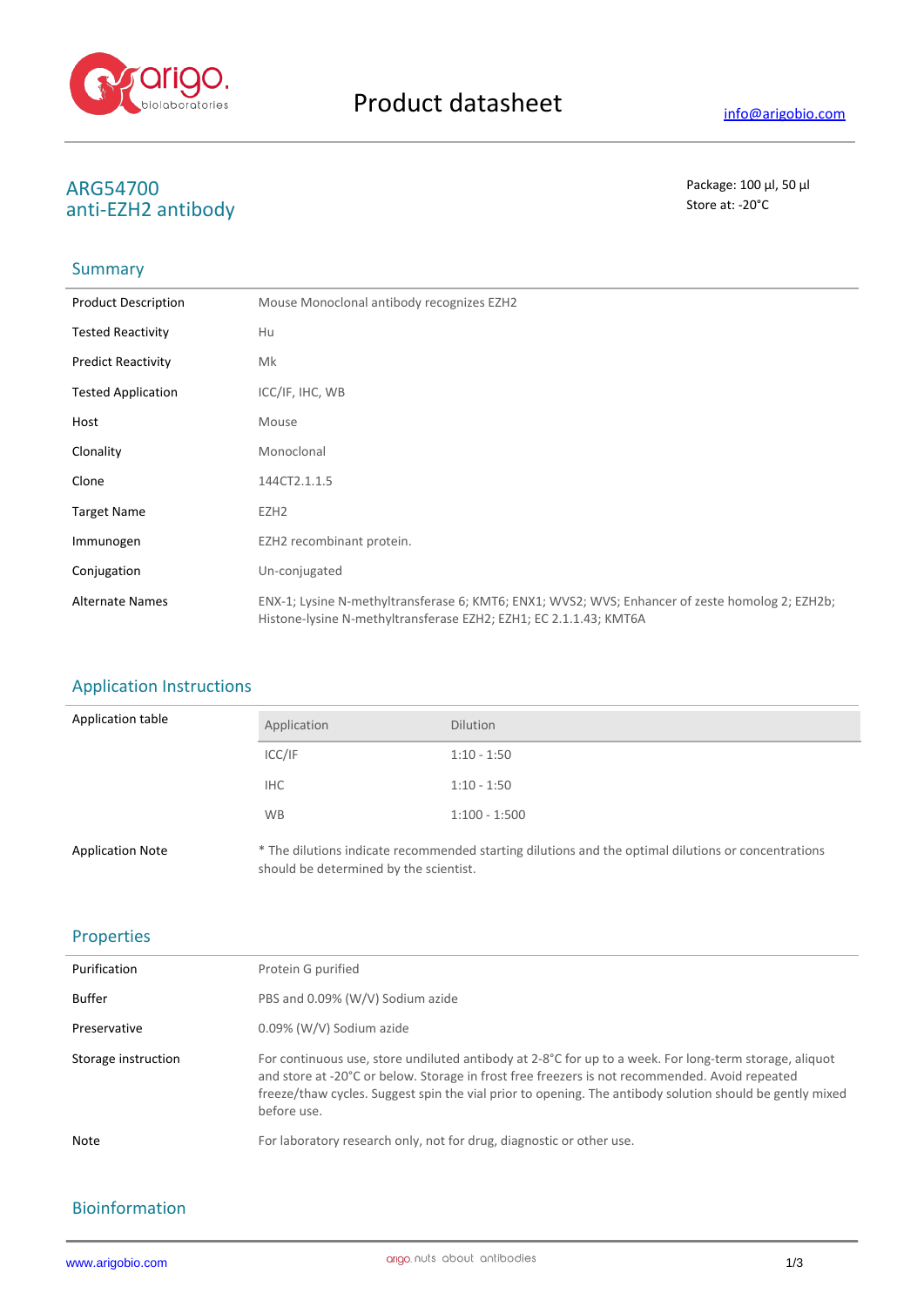| Database links               | GenelD: 2146 Human                                                                                                                                                                                                                                                                                                                                                                                                                                                                                                                                                                                                                                                                                                                                                                                                                                                                                                                                                                                                                                                                                                                                                                                                                                                                                                                                                                        |
|------------------------------|-------------------------------------------------------------------------------------------------------------------------------------------------------------------------------------------------------------------------------------------------------------------------------------------------------------------------------------------------------------------------------------------------------------------------------------------------------------------------------------------------------------------------------------------------------------------------------------------------------------------------------------------------------------------------------------------------------------------------------------------------------------------------------------------------------------------------------------------------------------------------------------------------------------------------------------------------------------------------------------------------------------------------------------------------------------------------------------------------------------------------------------------------------------------------------------------------------------------------------------------------------------------------------------------------------------------------------------------------------------------------------------------|
|                              | Swiss-port # Q15910 Human                                                                                                                                                                                                                                                                                                                                                                                                                                                                                                                                                                                                                                                                                                                                                                                                                                                                                                                                                                                                                                                                                                                                                                                                                                                                                                                                                                 |
| Gene Symbol                  | EZH <sub>2</sub>                                                                                                                                                                                                                                                                                                                                                                                                                                                                                                                                                                                                                                                                                                                                                                                                                                                                                                                                                                                                                                                                                                                                                                                                                                                                                                                                                                          |
| Gene Full Name               | enhancer of zeste 2 polycomb repressive complex 2 subunit                                                                                                                                                                                                                                                                                                                                                                                                                                                                                                                                                                                                                                                                                                                                                                                                                                                                                                                                                                                                                                                                                                                                                                                                                                                                                                                                 |
| Background                   | This gene encodes a member of the Polycomb-group (PcG) family. PcG family members form<br>multimeric protein complexes, which are involved in maintaining the transcriptional repressive state of<br>genes over successive cell generations. This protein associates with the embryonic ectoderm<br>development protein, the VAV1 oncoprotein, and the X-linked nuclear protein. This protein may play a<br>role in the hematopoietic and central nervous systems. Multiple alternatively splcied transcript variants<br>encoding distinct isoforms have been identified for this gene. [provided by RefSeq, Feb 2011]                                                                                                                                                                                                                                                                                                                                                                                                                                                                                                                                                                                                                                                                                                                                                                    |
| Function                     | Polycomb group (PcG) protein. Catalytic subunit of the PRC2/EED-EZH2 complex, which methylates<br>'Lys-9' (H3K9me) and 'Lys- 27' (H3K27me) of histone H3, leading to transcriptional repression of the<br>affected target gene. Able to mono-, di- and trimethylate 'Lys-27' of histone H3 to form H3K27me1,<br>H3K27me2 and H3K27me3, respectively. Compared to EZH2-containing complexes, it is more abundant<br>in embryonic stem cells and plays a major role in forming H3K27me3, which is required for embryonic<br>stem cell identity and proper differentiation. The PRC2/EED-EZH2 complex may also serve as a<br>recruiting platform for DNA methyltransferases, thereby linking two epigenetic repression systems.<br>Genes repressed by the PRC2/EED-EZH2 complex include HOXC8, HOXA9, MYT1, CDKN2A and retinoic<br>acid target genes. EZH2 can also methylate non-histone proteins such as the transcription factor GATA4<br>and the nuclear receptor RORA. Regulates the circadian clock via histone methylation at the promoter<br>of the circadian genes. Essential for the CRY1/2-mediated repression of the transcriptional activation of<br>PER1/2 by the CLOCK-ARNTL/BMAL1 heterodimer; involved in the di and trimethylation of 'Lys-27' of<br>histone H3 on PER1/2 promoters which is necessary for the CRY1/2 proteins to inhibit transcription.<br>[From Uniprot] |
| Research Area                | Cancer antibody; Gene Regulation antibody; Polycomb Complexes antibody                                                                                                                                                                                                                                                                                                                                                                                                                                                                                                                                                                                                                                                                                                                                                                                                                                                                                                                                                                                                                                                                                                                                                                                                                                                                                                                    |
| Calculated Mw                | 85 kDa                                                                                                                                                                                                                                                                                                                                                                                                                                                                                                                                                                                                                                                                                                                                                                                                                                                                                                                                                                                                                                                                                                                                                                                                                                                                                                                                                                                    |
| <b>PTM</b>                   | Phosphorylated by AKT1. Phosphorylation by AKT1 reduces methyltransferase activity. Phosphorylation<br>at Thr-345 by CDK1 and CDK2 promotes maintenance of H3K27me3 levels at EZH2-target loci, thus<br>leading to epigenetic gene silencing.<br>Sumoylated.<br>Glycosylated: O-GlcNAcylation at Ser-75 by OGT increases stability of EZH2 and facilitates the formation<br>of H3K27me3 by the PRC2/EED-EZH2 complex.                                                                                                                                                                                                                                                                                                                                                                                                                                                                                                                                                                                                                                                                                                                                                                                                                                                                                                                                                                     |
| <b>Cellular Localization</b> | <b>Nucleus</b>                                                                                                                                                                                                                                                                                                                                                                                                                                                                                                                                                                                                                                                                                                                                                                                                                                                                                                                                                                                                                                                                                                                                                                                                                                                                                                                                                                            |

## Images



#### **ARG54700 anti-EZH2 antibody WB image**

Western blot: 20 µg of SW480 and HCT116 cell lysates stained with ARG54700 anti-EZH2 antibody at 1:100 dilution.